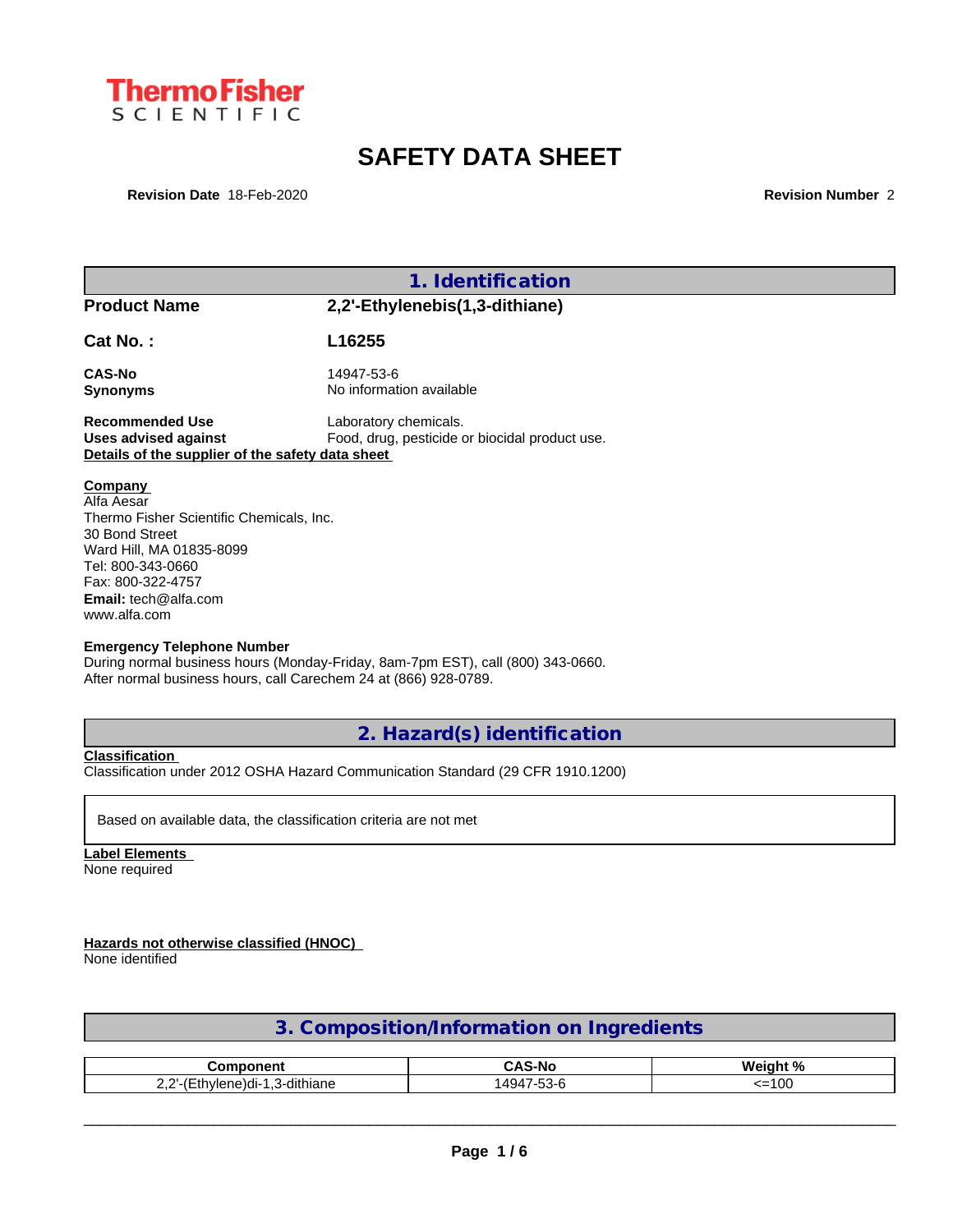|                                      | 4. First-aid measures                                                                                                      |
|--------------------------------------|----------------------------------------------------------------------------------------------------------------------------|
| <b>Eye Contact</b>                   | Rinse immediately with plenty of water, also under the eyelids, for at least 15 minutes. Get<br>medical attention.         |
| <b>Skin Contact</b>                  | Wash off immediately with plenty of water for at least 15 minutes. Get medical attention<br>immediately if symptoms occur. |
| <b>Inhalation</b>                    | Remove to fresh air. Get medical attention immediately if symptoms occur.                                                  |
| Ingestion                            | Clean mouth with water and drink afterwards plenty of water. Get medical attention if<br>symptoms occur.                   |
| Most important symptoms and          | None reasonably foreseeable.                                                                                               |
| effects<br><b>Notes to Physician</b> | Treat symptomatically                                                                                                      |
|                                      |                                                                                                                            |

 $\_$  ,  $\_$  ,  $\_$  ,  $\_$  ,  $\_$  ,  $\_$  ,  $\_$  ,  $\_$  ,  $\_$  ,  $\_$  ,  $\_$  ,  $\_$  ,  $\_$  ,  $\_$  ,  $\_$  ,  $\_$  ,  $\_$  ,  $\_$  ,  $\_$  ,  $\_$  ,  $\_$  ,  $\_$  ,  $\_$  ,  $\_$  ,  $\_$  ,  $\_$  ,  $\_$  ,  $\_$  ,  $\_$  ,  $\_$  ,  $\_$  ,  $\_$  ,  $\_$  ,  $\_$  ,  $\_$  ,  $\_$  ,  $\_$  ,

### **5. Fire-fighting measures**

| Unsuitable Extinguishing Media                             | No information available                             |
|------------------------------------------------------------|------------------------------------------------------|
| <b>Flash Point</b><br>Method -                             | No information available<br>No information available |
| <b>Autoignition Temperature</b><br><b>Explosion Limits</b> | No information available                             |
| <b>Upper</b>                                               | No data available                                    |
| Lower                                                      | No data available                                    |
| Sensitivity to Mechanical Impact No information available  |                                                      |
| <b>Sensitivity to Static Discharge</b>                     | No information available                             |

### **Specific Hazards Arising from the Chemical**

Keep product and empty container away from heat and sources of ignition.

### **Hazardous Combustion Products**

None known.

### **Protective Equipment and Precautions for Firefighters**

As in any fire, wear self-contained breathing apparatus pressure-demand, MSHA/NIOSH (approved or equivalent) and full protective gear.

| <b>NFPA</b>                      |                                |                                                                                       |                                                                                        |
|----------------------------------|--------------------------------|---------------------------------------------------------------------------------------|----------------------------------------------------------------------------------------|
| <b>Health</b>                    | <b>Flammability</b>            | <b>Instability</b>                                                                    | <b>Physical hazards</b>                                                                |
|                                  | 6. Accidental release measures |                                                                                       |                                                                                        |
| <b>Personal Precautions</b>      | formation.                     |                                                                                       | Ensure adequate ventilation. Use personal protective equipment as required. Avoid dust |
| <b>Environmental Precautions</b> | Information.                   | Should not be released into the environment. See Section 12 for additional Ecological |                                                                                        |

**Methods for Containment and Clean** Sweep up and shovel into suitable containers for disposal. Avoid dust formation. **Up**

|          | 7. Handling and storage                                                                                                                                                              |
|----------|--------------------------------------------------------------------------------------------------------------------------------------------------------------------------------------|
| Handling | Wear personal protective equipment/face protection. Ensure adequate ventilation. Avoid<br>contact with skin, eyes or clothing. Avoid ingestion and inhalation. Avoid dust formation. |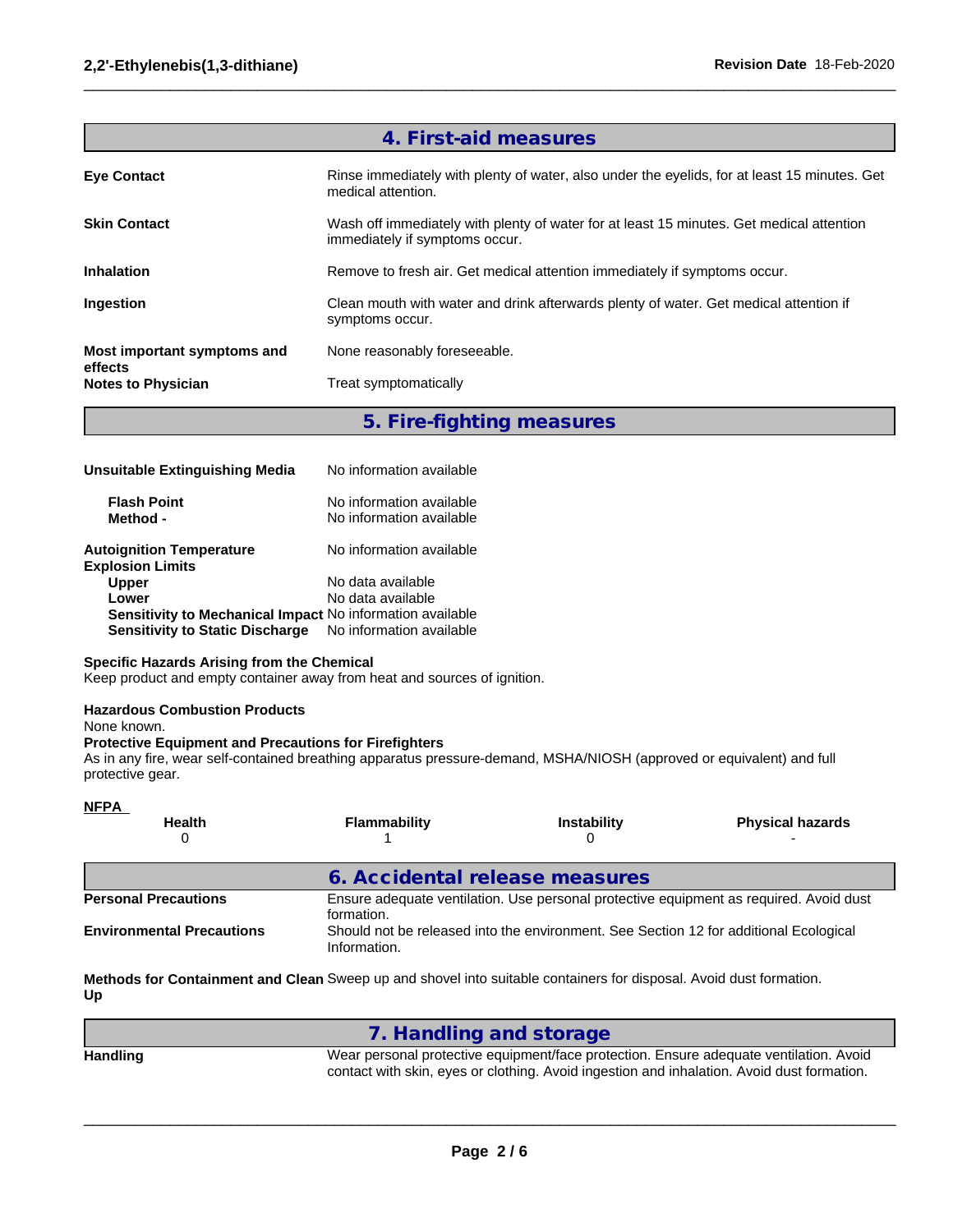| <b>Storage</b>                       | Keep containers tightly closed in a dry, cool and well-ventilated place.                                                                                                          |
|--------------------------------------|-----------------------------------------------------------------------------------------------------------------------------------------------------------------------------------|
|                                      | 8. Exposure controls / personal protection                                                                                                                                        |
| <b>Exposure Guidelines</b>           | This product does not contain any hazardous materials with occupational exposure<br>limitsestablished by the region specific regulatory bodies.                                   |
| <b>Engineering Measures</b>          | None under normal use conditions.                                                                                                                                                 |
| <b>Personal Protective Equipment</b> |                                                                                                                                                                                   |
| <b>Eye/face Protection</b>           | Wear appropriate protective eyeglasses or chemical safety goggles as described by<br>OSHA's eye and face protection regulations in 29 CFR 1910.133 or European Standard<br>EN166. |
| Skin and body protection             | Wear appropriate protective gloves and clothing to prevent skin exposure.                                                                                                         |
| <b>Respiratory Protection</b>        | No protective equipment is needed under normal use conditions.                                                                                                                    |
| <b>Hygiene Measures</b>              | Handle in accordance with good industrial hygiene and safety practice.                                                                                                            |
|                                      |                                                                                                                                                                                   |

 $\_$  ,  $\_$  ,  $\_$  ,  $\_$  ,  $\_$  ,  $\_$  ,  $\_$  ,  $\_$  ,  $\_$  ,  $\_$  ,  $\_$  ,  $\_$  ,  $\_$  ,  $\_$  ,  $\_$  ,  $\_$  ,  $\_$  ,  $\_$  ,  $\_$  ,  $\_$  ,  $\_$  ,  $\_$  ,  $\_$  ,  $\_$  ,  $\_$  ,  $\_$  ,  $\_$  ,  $\_$  ,  $\_$  ,  $\_$  ,  $\_$  ,  $\_$  ,  $\_$  ,  $\_$  ,  $\_$  ,  $\_$  ,  $\_$  ,

# **9. Physical and chemical properties**

| <b>Physical State</b>                         | Solid Crystalline                              |
|-----------------------------------------------|------------------------------------------------|
| Appearance                                    | White                                          |
| Odor                                          | No information available                       |
| <b>Odor Threshold</b>                         | No information available                       |
| рH                                            | No information available                       |
| <b>Melting Point/Range</b>                    | 132 - 135 °C / 269.6 - 275 °F                  |
| <b>Boiling Point/Range</b>                    | No information available                       |
| <b>Flash Point</b>                            | No information available                       |
| <b>Evaporation Rate</b>                       | Not applicable                                 |
| Flammability (solid,gas)                      | No information available                       |
| <b>Flammability or explosive limits</b>       |                                                |
| Upper                                         | No data available                              |
| Lower                                         | No data available                              |
| <b>Vapor Pressure</b>                         | No information available                       |
| <b>Vapor Density</b>                          | Not applicable                                 |
| <b>Specific Gravity</b>                       | No information available                       |
| <b>Solubility</b>                             | No information available                       |
| <b>Partition coefficient; n-octanol/water</b> | No data available                              |
| <b>Autoignition Temperature</b>               | No information available                       |
| <b>Decomposition Temperature</b>              | No information available                       |
| <b>Viscosity</b>                              | Not applicable                                 |
| <b>Molecular Formula</b>                      | C <sub>10</sub> H <sub>18</sub> S <sub>4</sub> |
| <b>Molecular Weight</b>                       | 266.51                                         |
|                                               |                                                |

### **10. Stability and reactivity**

| <b>Reactive Hazard</b>     | None known, based on information available |
|----------------------------|--------------------------------------------|
| <b>Stability</b>           | Stable under normal conditions.            |
| <b>Conditions to Avoid</b> | Incompatible products.                     |
| Incompatible Materials     | Strong oxidizing agents                    |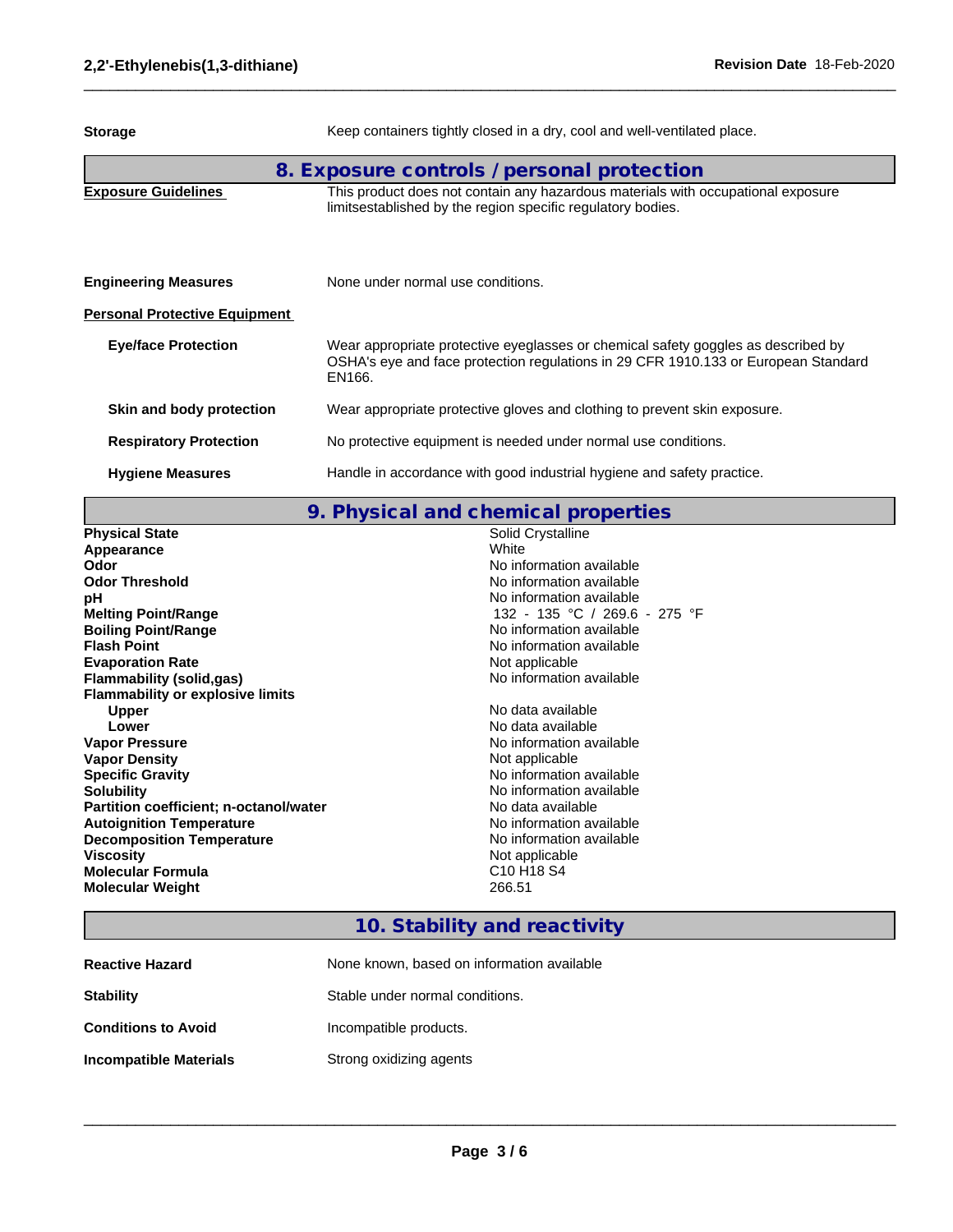**Hazardous Decomposition Products** None under normal use conditions

**Hazardous Polymerization** Hazardous polymerization does not occur.

Hazardous Reactions **None under normal processing**.

**11. Toxicological information**

 $\_$  ,  $\_$  ,  $\_$  ,  $\_$  ,  $\_$  ,  $\_$  ,  $\_$  ,  $\_$  ,  $\_$  ,  $\_$  ,  $\_$  ,  $\_$  ,  $\_$  ,  $\_$  ,  $\_$  ,  $\_$  ,  $\_$  ,  $\_$  ,  $\_$  ,  $\_$  ,  $\_$  ,  $\_$  ,  $\_$  ,  $\_$  ,  $\_$  ,  $\_$  ,  $\_$  ,  $\_$  ,  $\_$  ,  $\_$  ,  $\_$  ,  $\_$  ,  $\_$  ,  $\_$  ,  $\_$  ,  $\_$  ,  $\_$  ,

### **Acute Toxicity**

| <b>Product Information</b><br><b>Component Information</b><br><b>Toxicologically Synergistic</b><br><b>Products</b> | No information available<br>Delayed and immediate effects as well as chronic effects from short and long-term exposure |
|---------------------------------------------------------------------------------------------------------------------|------------------------------------------------------------------------------------------------------------------------|
| <b>Irritation</b>                                                                                                   | No information available                                                                                               |
| <b>Sensitization</b>                                                                                                | No information available                                                                                               |

I

Carcinogenicity The table below indicates whether each agency has listed any ingredient as a carcinogen.

| <b>Component</b>                                                 | <b>CAS-No</b> | <b>IARC</b>                                                                                                                                                                                                                                                           | <b>NTP</b>                  | <b>ACGIH</b> | <b>OSHA</b> | <b>Mexico</b> |  |  |  |
|------------------------------------------------------------------|---------------|-----------------------------------------------------------------------------------------------------------------------------------------------------------------------------------------------------------------------------------------------------------------------|-----------------------------|--------------|-------------|---------------|--|--|--|
| 2,2'-(Ethylene)di-1,3-di<br>thiane                               | 14947-53-6    | Not listed                                                                                                                                                                                                                                                            | Not listed                  | Not listed   | Not listed  | Not listed    |  |  |  |
| <b>Mutagenic Effects</b>                                         |               |                                                                                                                                                                                                                                                                       | No information available    |              |             |               |  |  |  |
| <b>Reproductive Effects</b>                                      |               | No information available.<br>No information available.                                                                                                                                                                                                                |                             |              |             |               |  |  |  |
| <b>Developmental Effects</b>                                     |               |                                                                                                                                                                                                                                                                       |                             |              |             |               |  |  |  |
| <b>Teratogenicity</b>                                            |               | No information available.                                                                                                                                                                                                                                             |                             |              |             |               |  |  |  |
| <b>STOT - single exposure</b><br><b>STOT - repeated exposure</b> |               | None known<br>None known<br>No information available                                                                                                                                                                                                                  |                             |              |             |               |  |  |  |
| <b>Aspiration hazard</b>                                         |               |                                                                                                                                                                                                                                                                       |                             |              |             |               |  |  |  |
| delayed                                                          |               | Symptoms / effects, both acute and No information available                                                                                                                                                                                                           |                             |              |             |               |  |  |  |
| <b>Endocrine Disruptor Information</b>                           |               | No information available                                                                                                                                                                                                                                              |                             |              |             |               |  |  |  |
| <b>Other Adverse Effects</b>                                     |               | The toxicological properties have not been fully investigated.                                                                                                                                                                                                        |                             |              |             |               |  |  |  |
|                                                                  |               |                                                                                                                                                                                                                                                                       | 12. Ecological information  |              |             |               |  |  |  |
| <b>Ecotoxicity</b><br>Do not empty into drains.                  |               |                                                                                                                                                                                                                                                                       |                             |              |             |               |  |  |  |
| <b>Persistence and Degradability</b>                             |               | Insoluble in water                                                                                                                                                                                                                                                    |                             |              |             |               |  |  |  |
| <b>Bioaccumulation/Accumulation</b>                              |               | No information available.                                                                                                                                                                                                                                             |                             |              |             |               |  |  |  |
| <b>Mobility</b>                                                  |               | Is not likely mobile in the environment due its low water solubility.                                                                                                                                                                                                 |                             |              |             |               |  |  |  |
|                                                                  |               |                                                                                                                                                                                                                                                                       | 13. Disposal considerations |              |             |               |  |  |  |
| <b>Waste Disposal Methods</b>                                    |               | Chemical waste generators must determine whether a discarded chemical is classified as a<br>hazardous waste. Chemical waste generators must also consult local, regional, and<br>national hazardous waste regulations to ensure complete and accurate classification. |                             |              |             |               |  |  |  |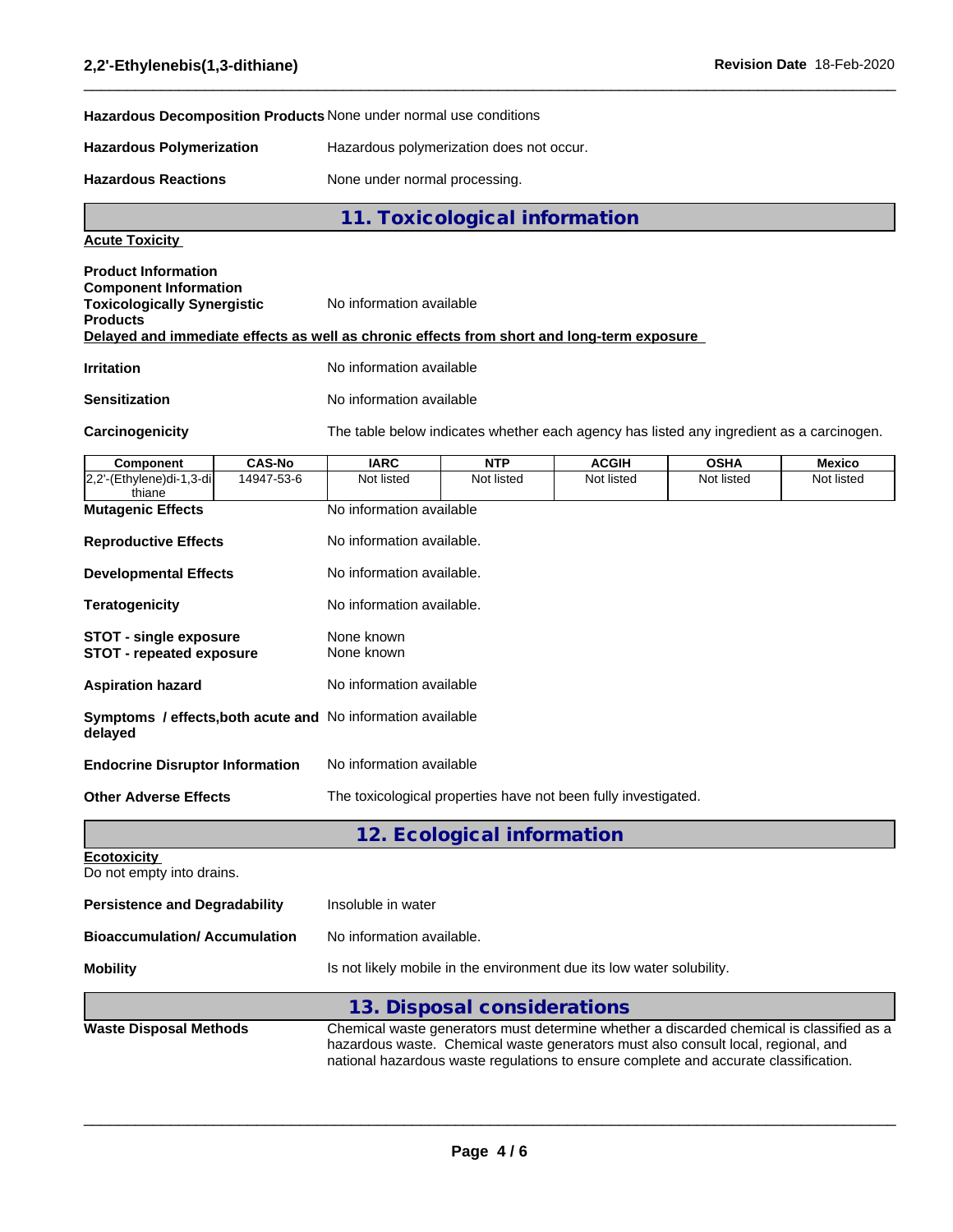|                           | 14. Transport information  |  |
|---------------------------|----------------------------|--|
|                           | Not regulated              |  |
| <u>DOT</u><br>TDG<br>IATA | Not regulated              |  |
|                           | Not regulated              |  |
| <b>IMDG/IMO</b>           | Not regulated              |  |
|                           | 15. Regulatory information |  |

 $\_$  ,  $\_$  ,  $\_$  ,  $\_$  ,  $\_$  ,  $\_$  ,  $\_$  ,  $\_$  ,  $\_$  ,  $\_$  ,  $\_$  ,  $\_$  ,  $\_$  ,  $\_$  ,  $\_$  ,  $\_$  ,  $\_$  ,  $\_$  ,  $\_$  ,  $\_$  ,  $\_$  ,  $\_$  ,  $\_$  ,  $\_$  ,  $\_$  ,  $\_$  ,  $\_$  ,  $\_$  ,  $\_$  ,  $\_$  ,  $\_$  ,  $\_$  ,  $\_$  ,  $\_$  ,  $\_$  ,  $\_$  ,  $\_$  ,

#### **United States of America Inventory**

| Component                                               | <b>CAS-No</b> | <b>TSCA</b> | TCC A L<br><b>∖ Inventorv notification -</b><br>56.A<br><b>Active/Inactive</b> | <b>TSCA</b><br><b>EPA Regulatory</b><br><b>Flags</b> |  |  |
|---------------------------------------------------------|---------------|-------------|--------------------------------------------------------------------------------|------------------------------------------------------|--|--|
| יה ה<br>(Ethylene)di-1<br>I.3-dithiane<br>∕−≀<br>$\sim$ | 14947-53-6    |             |                                                                                |                                                      |  |  |

#### **Legend:**

**TSCA** - Toxic Substances Control Act, (40 CFR Part 710) X - Listed '-' - Not Listed

**TSCA 12(b)** - Notices of Export Not applicable

#### **International Inventories**

Canada (DSL/NDSL), Europe (EINECS/ELINCS/NLP), Philippines (PICCS), Japan (ENCS), Australia (AICS), China (IECSC), Korea (ECL).

| Component                                                                                                                                  | <b>CAS-No</b>  | <b>DSL</b>                                                  | <b>NDSL</b> | <b>EINECS</b> | <b>PICCS</b> | <b>ENCS</b> | <b>AICS</b>    | <b>IECSC</b> | <b>KECL</b>    |
|--------------------------------------------------------------------------------------------------------------------------------------------|----------------|-------------------------------------------------------------|-------------|---------------|--------------|-------------|----------------|--------------|----------------|
| 2,2'-(Ethylene)di-1,3-dithiane                                                                                                             | 14947-53-6     | $\blacksquare$                                              |             | 239-022-2     | х            |             | $\blacksquare$ |              | $\blacksquare$ |
| <b>U.S. Federal Regulations</b>                                                                                                            |                |                                                             |             |               |              |             |                |              |                |
| <b>SARA 313</b>                                                                                                                            | Not applicable |                                                             |             |               |              |             |                |              |                |
| SARA 311/312 Hazard Categories                                                                                                             |                | See section 2 for more information                          |             |               |              |             |                |              |                |
| <b>CWA (Clean Water Act)</b>                                                                                                               |                | Not applicable                                              |             |               |              |             |                |              |                |
| <b>Clean Air Act</b>                                                                                                                       |                | Not applicable                                              |             |               |              |             |                |              |                |
| <b>OSHA</b> - Occupational Safety and<br><b>Health Administration</b>                                                                      |                | Not applicable                                              |             |               |              |             |                |              |                |
| <b>CERCLA</b>                                                                                                                              | Not applicable |                                                             |             |               |              |             |                |              |                |
| <b>California Proposition 65</b>                                                                                                           |                | This product does not contain any Proposition 65 chemicals. |             |               |              |             |                |              |                |
| U.S. State Right-to-Know<br><b>Regulations</b>                                                                                             | Not applicable |                                                             |             |               |              |             |                |              |                |
| <b>U.S. Department of Transportation</b><br>Reportable Quantity (RQ):<br><b>DOT Marine Pollutant</b><br><b>DOT Severe Marine Pollutant</b> | N<br>N<br>N    |                                                             |             |               |              |             |                |              |                |
| <b>U.S. Department of Homeland</b><br><b>Security</b>                                                                                      |                | This product does not contain any DHS chemicals.            |             |               |              |             |                |              |                |
| <b>Other International Regulations</b>                                                                                                     |                |                                                             |             |               |              |             |                |              |                |
| <b>Mexico - Grade</b>                                                                                                                      |                | No information available                                    |             |               |              |             |                |              |                |
|                                                                                                                                            |                |                                                             |             |               |              |             |                |              |                |